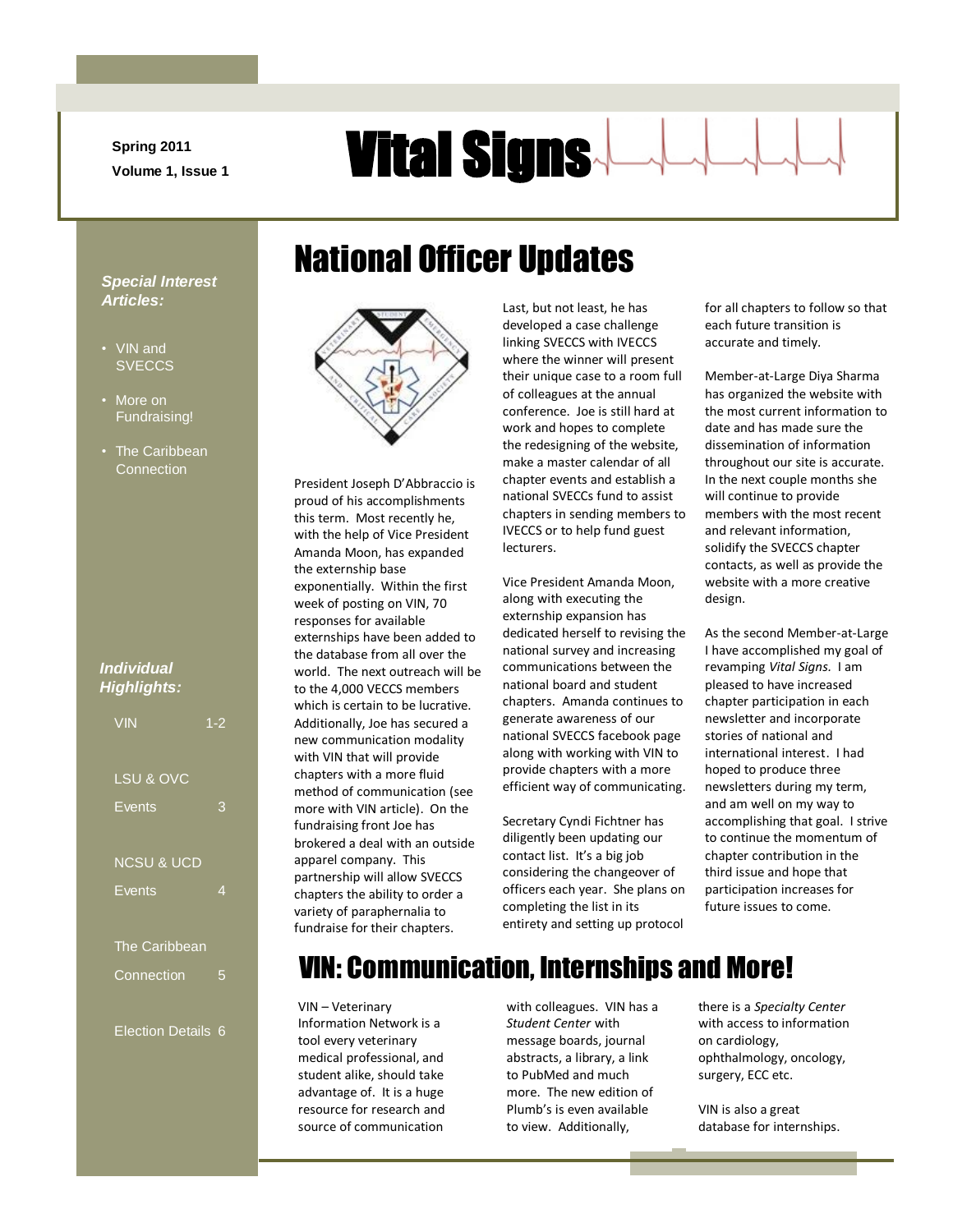### Vital Signs Page 2 of 6

### VIN: Cont'd

.com

Accessing the message boards can provide you with advice on how to be a good applicant along with the ability to receive advice from DVMs, current residents and interns. Try out beta.vin.com for the newest features available to the network.

SVECCS has teamed with VIN to provide a dynamic way for all chapters to communicate with one another. With the phase out of Google.Wave we wanted to provide our members with an easy, fluid and valuable way

to exchange information. VIN seems the most natural place to convene since it is a centralized connection to the veterinary community. There is a *Conference Room* where discussions can happen in "real time," as well as the ability to provide a daily digest of communication on a thread of interest. The group that was created is solely for SVECCS members only. This is in addition to all the benefits you have as a member.

VIN is free to join, so make sure

to sign up today: **www.vin.com** Students may also benefit from the CE (continuing education) classes that are provided on the main VIN site. If there is space available, students may take the class without charge. Of paramount benefit is the NAVLE review course offered, of which there is a nominal fee. We will soon provide your chapter officers on the link to the SVECCS VIN group. We are currently refining everything so that you have a smooth transition to your new communication network!

*Every chapter can earn up to 15% of all merchandise sales from their students.*



[http://everydayapparelinc.com](http://everydayapparelinc.com/index.php?main_page=index&cPath=125&zenid=edb0dafd35e05e8e4a2adfb9906ea482) [/index.php?main\\_page=index&](http://everydayapparelinc.com/index.php?main_page=index&cPath=125&zenid=edb0dafd35e05e8e4a2adfb9906ea482) [cPath=125&zenid=edb0dafd35](http://everydayapparelinc.com/index.php?main_page=index&cPath=125&zenid=edb0dafd35e05e8e4a2adfb9906ea482) [e05e8e4a2adfb9906ea482](http://everydayapparelinc.com/index.php?main_page=index&cPath=125&zenid=edb0dafd35e05e8e4a2adfb9906ea482)

### NSVECSS Fundraising Opportunity

An exciting opportunity for fundraising has just been made easier! Everyday Apparel has teamed up with NSVECCS to offer every chapter a 15% discount from their website merchandise.

Available items include: scrubs, coveralls, messenger bags, stethoscopes, t-shirts, sweatshirts, lab coats and much more!

This is a wonderful and easy opportunity to raise funds for your chapter especially if you

do not have the funds to keep large quantities of stock on hand.

Your chapter provides a promotional code upon ordering to receive the discount, and the items are sold to your students at your discretion.

If interested, please contact [nsveccs@gmail.com](mailto:nsveccs@gmail.com) for more information.





### What is Your SVECCS Chapter Doing?

Reminder: Per the constitution, each chapter will be required to submit at least one contribution to the national newsletter each year. It can be from members or officers and should relate to VECCS, IVECCS, SVECCS, or their local SVECCS chapter. Topics may include, but are not limited to: chapter fundraisers, chapter wetlabs, special topics in

emergency & critical care, internships, residencies, externships or chapter business and marketing. Failure for a chapter to submit a contribution to the newsletter as requested may result in a penalty in which 15% of their chapter apportionments of IVECCS funding will be withheld from their chapter that year.

We really want to hear from you as every chapter concentrates on different events each year. This is an opportunity to have other chapters learn from you, and you from them!

Please submit **by May 15th** for the June issue!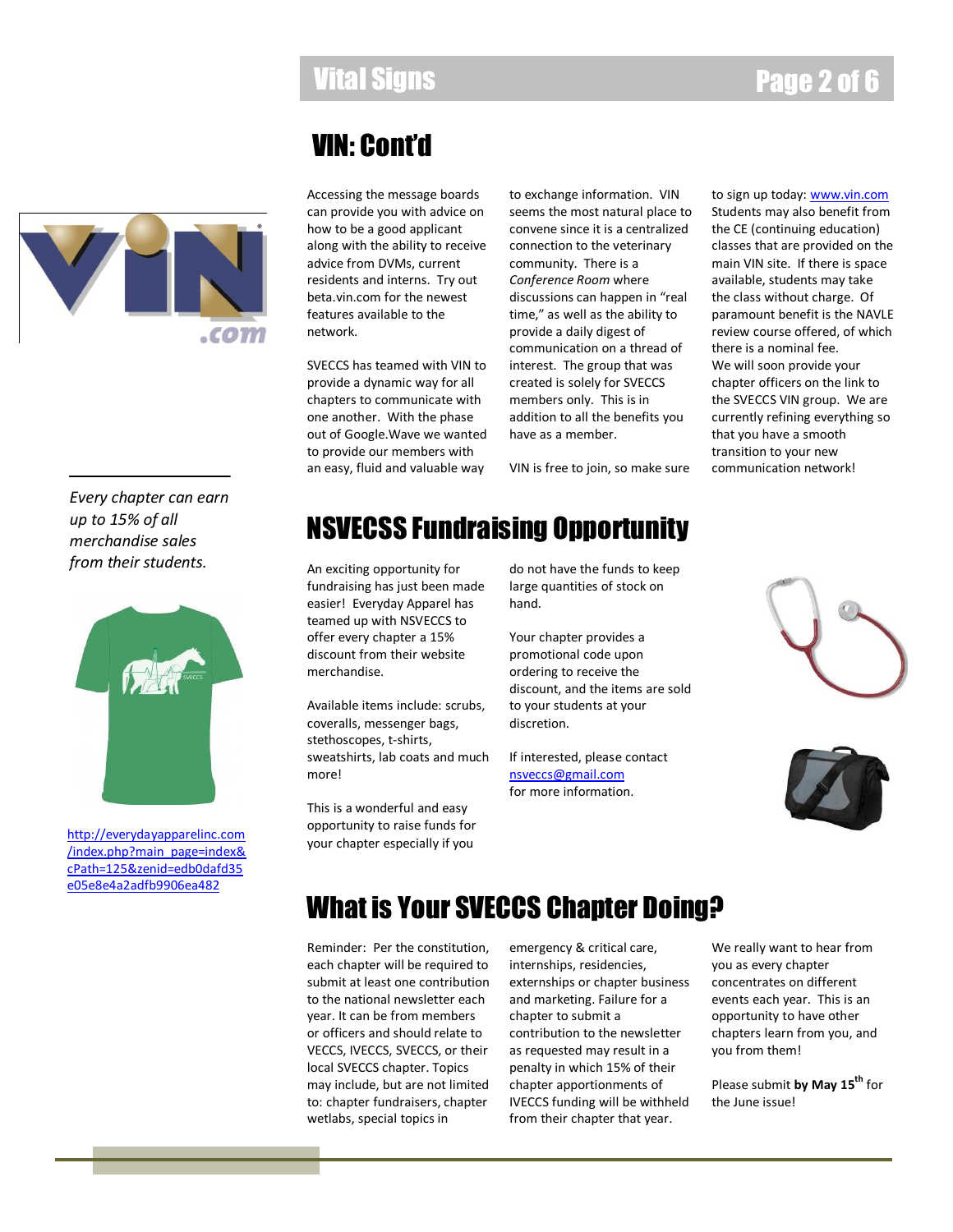### Page 3 of 6 Vital Signs

### Louisiana State University SVECCS Current Events

*Guest Author: Erika C.Fauth*

This year, our chapter at Louisiana State University is defined by activity. We have recently hosted and participated in a number of events. The club has grown in size and participation this past year and we hope it continues that way.

Our lunch meeting speaker this past month was Dr. Wolfson, the mobile shelter veterinarian at LSU, who gave a lecture on toxic plants and their effects on domestic animals. Our upcoming guest speaker is Dr. Stephen Lee, who owns a local emergency clinic and will be informing us about the nature of owning and running a private emergency clinic. We have also facilitated biweekly student

rounds with the small animal rotating interns in the clinic, which is an exciting development.

Our recent events have included fundraisers and education wetlabs for both the public and our club. Some of our top fundraisers have been dog washes during football tailgating, multiple bake sales, and selling color changing beverage mugs, and image changing coffee mugs during the winter holidays. During this year's Open House, our club project was removing candy from a stuffed tiger's belly with an endoscope for all the kids. We wanted to demonstrate for the public the many uses there are for an endoscope. The project was a definite success.

The first wet lab we had this year was in conjunction with the Feline Club. We received over twenty feline cadavers to practice neutering, performing CSF taps and epidurals, completing bone marrow sampling, placing various types of feeding tubes, intubating, placing chest tubes, performing thoracocentesis, and placing tom cat urinary catheters. Several of the LSU residents, interns, and clinicians helped instruct the lab. We plan to have another wet lab with the Diagnostic Imaging Club next month to learn how and when to use the common diagnostic imaging equipment in a critical care situation.





*LSU SVECCS and Feline Club Joining Forces*

### Ontario Veterinary College Events

Ontario Veterinary College SVECCS has already been busy this year with a lucrative lecture series and benchmark Feline Urethral Obstruction Lab in addition to their classic and much anticipated Emergency Procedures Lab.

Diya Sharma, President OVC SVECCS reports, "In the Fall Semester, we had Dr. Karol Mathews give a lecture to the Students of the OVC concerning pain management in the emergent patient. In November Dr. Justine Lee, DACVECC and co-director of the Pet Poison Helpline paid a visit to the OVC on behalf of NAVC to give a well received lecture 'Common mistakes made in the ER.'

Just before the Christmas Break, Dr. Catherine Sabino, one of our Emergency and Critical Care Residents, gave a fun and insightful lecture on the possible toxicities that can occur around the holiday season, 'The Toxic Christmas'."

Most recently, the OVC SVECCS chapter conducted its very first Feline Urethral Obstruction Lab, where "students were given handson opportunity to gain practice in this common and very emergency driven problem in male cats. This was a new triumph for the SVECCS chapter, and had collaboration with Dr. Alexa Bersenas, chief of the OVC Emergency and Critical Care department, as well as Dr.

Sabino."

The upcoming months prove very eventful for OVC SVECCS as well. Plans to hold a CPR lab with Dr. Marie Holowaychuk, DACVECC and OVC faculty will help teach the most current and acceptable practices for resuscitation in companion animals. Additionally, the Emergency Procedures Lab will provide students with hands-on practice in some common emergency procedures such as: tracheostomy, placement of thoracosotomy tubes (chest drainage tubes), abdominocentesis and ahoracocentesis, and venous cutdowns (for emergency IV access in critical patients).

*"The upcoming months prove very eventful for OVC SVECCS...."*

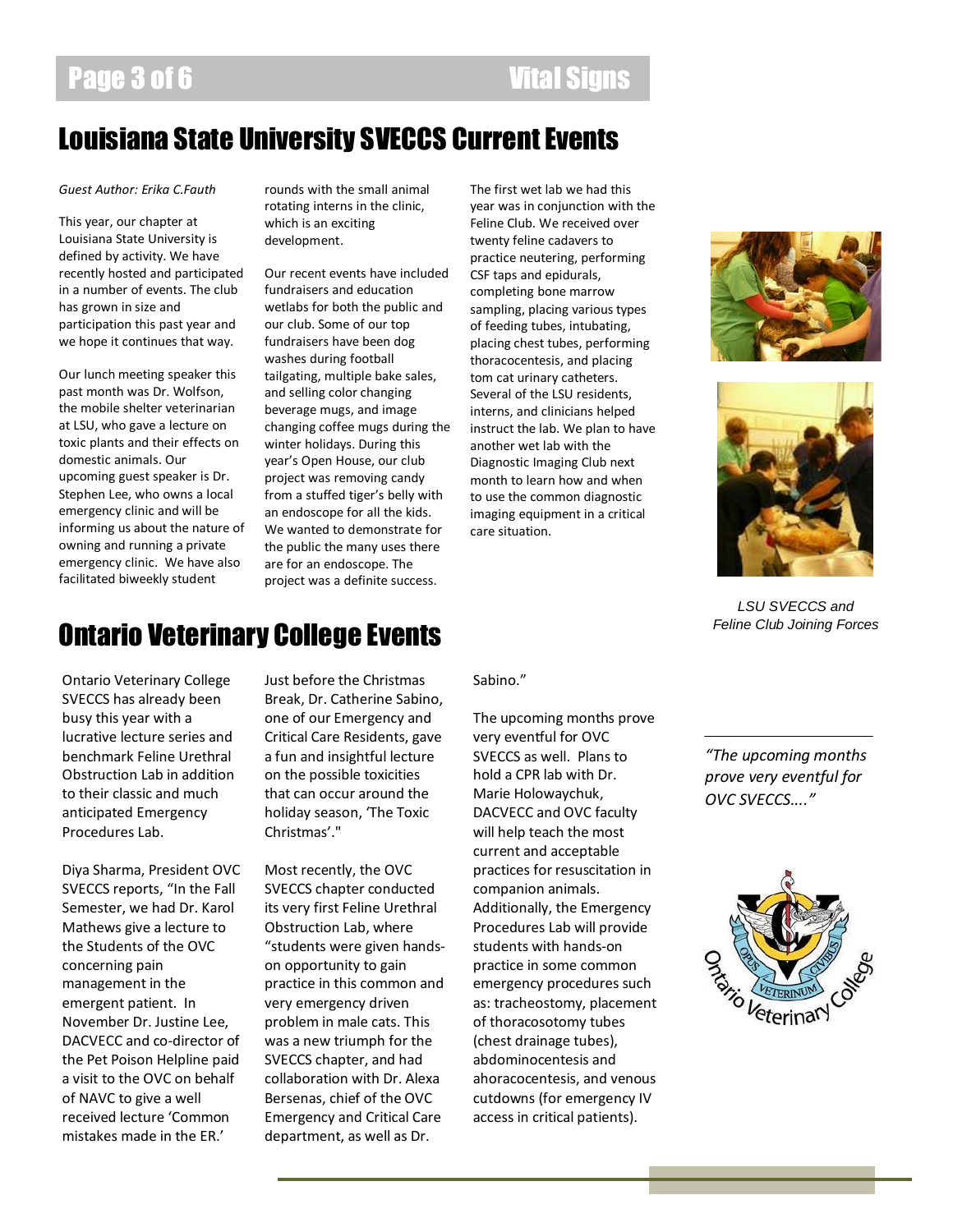### Vital Signs Page 4 of 6

### No. Carolina State University Pet Health Fair







#### *Guest Author: Liz Gettinger*

On February  $19^{th}$ , 2011 a dedicated group of the North Carolina State University Chapter of SVECCS hosted an event to educate the public about the health of their pets. Everyone was invited to stop by the "Pet Health Fair" held in Raleigh, NC at Hope Elementary/ Raleigh Mennonite Church. Attendees learned how to perform canine and feline CPCR. Additionally, we discussed general health and wellness topics not usually covered during a regular wellness visit at the veterinarian.

There were several stations In

addition to CPCR demonstrations with canine and feline models. Each station was manned by a veterinary student prepared to answer questions. At one station live dogs (pets of students) were used to demonstrate how to take a temperature, pulse, respiration rate and capillary refill time as well as an explanation of mucus membrane color changes. There were stations about nutrition, household hazards and preventative health care including heartworm disease, vaccines, and spaying and neutering. Our goal was to use this event to educate the public in a fun and involved way and to address topics that the

average pet owner is curious about but has not had the opportunity to ask. Raffles for gift certificates to area restaurants and pet related products were sold and refreshments provided. The proceeds from the raffle and a generous number of sponsorship donations (an incredible \$950!!!) will go towards allowing the NCSU SVECCS to purchase our own dog or cat CPR dummy so that we can more easily educate our members and the public about Emergency and Critical Care techniques.

### UC Davis SVECCS Events and Symposium



UCD SVECCS is a very active and educationally driven club. Their events include "Rounds", "Journal club", "E-Team", wet labs and their annual symposium.

Rounds are UCD hospital cases presented by current residents and faculty. Six to eight cases are presented each year.

This year SVECCS started joining rounds with other clubs in an effort to combine small animal ECC along with other species and to expose

non-SVECCS members to the area of emergency & critical care. To date, conjoined rounds have included the avian & exotics medicine club, canine medicine club and equine medicine club.

The Journal Club provides an opportunity to thoroughly understand "bogus" information in medical literature. Students are instructed to pre-read an article that will be discussed and disseminated with fellow colleagues and faculty. Braidee Foote, SVECCS Co-President raves, "(this) is an important skill to master, as this is how we will be continuing to grow as doctors once we are out in the real world."

E-Team provides an opportunity to shadow senior students in the ER and ICU. Volunteers work cases in four hour shifts

gaining experience and knowledge that proves very applicable to their future semesters at UCD. "These always book up fast and we have to limit the shifts to two per student per quarter," says Braidee.

First and second year vet students are encouraged to attend the CPCR wet lab. A resident discusses the basics proceeded by a practical on their dummy dog "Jerry". Jerry is useful as students can place a catheter, insert an endotracheal tube, breathe for him with an AMBU bag, and perform compressions. Additionally they have an ECG simulator that will read out different ECG patterns. This year they would like to incorporate a wet lab on fluid therapy – if you have done this before and would be willing to share your secrets please contact Braidee Foote at

#### [braideefoote@gmail.com](mailto:braideefoote@gmail.com) .

UCD annual symposium is a major fundraising event. Students and faculty work together to create a theme focusing on small animal medicine. The symposium provides 12 hours of CE opportunities for vets and techs in the area. Participants are either local general practitioners or specialists in ECC. The fee for attendance includes breakfast, lunch and savvy topics. Symposium 2010 highlighted current economic situations and how to work with ECC on a budget targeting clients with limited funds. They have already begun to plan this year's symposium, which will be held on **May 21st, and 22nd** . Keep checking the website for registration information: [http://www.vetmed.ucdavis.ed](http://www.vetmed.ucdavis.edu/clubs/SVECCS/) [u/clubs/SVECCS/](http://www.vetmed.ucdavis.edu/clubs/SVECCS/)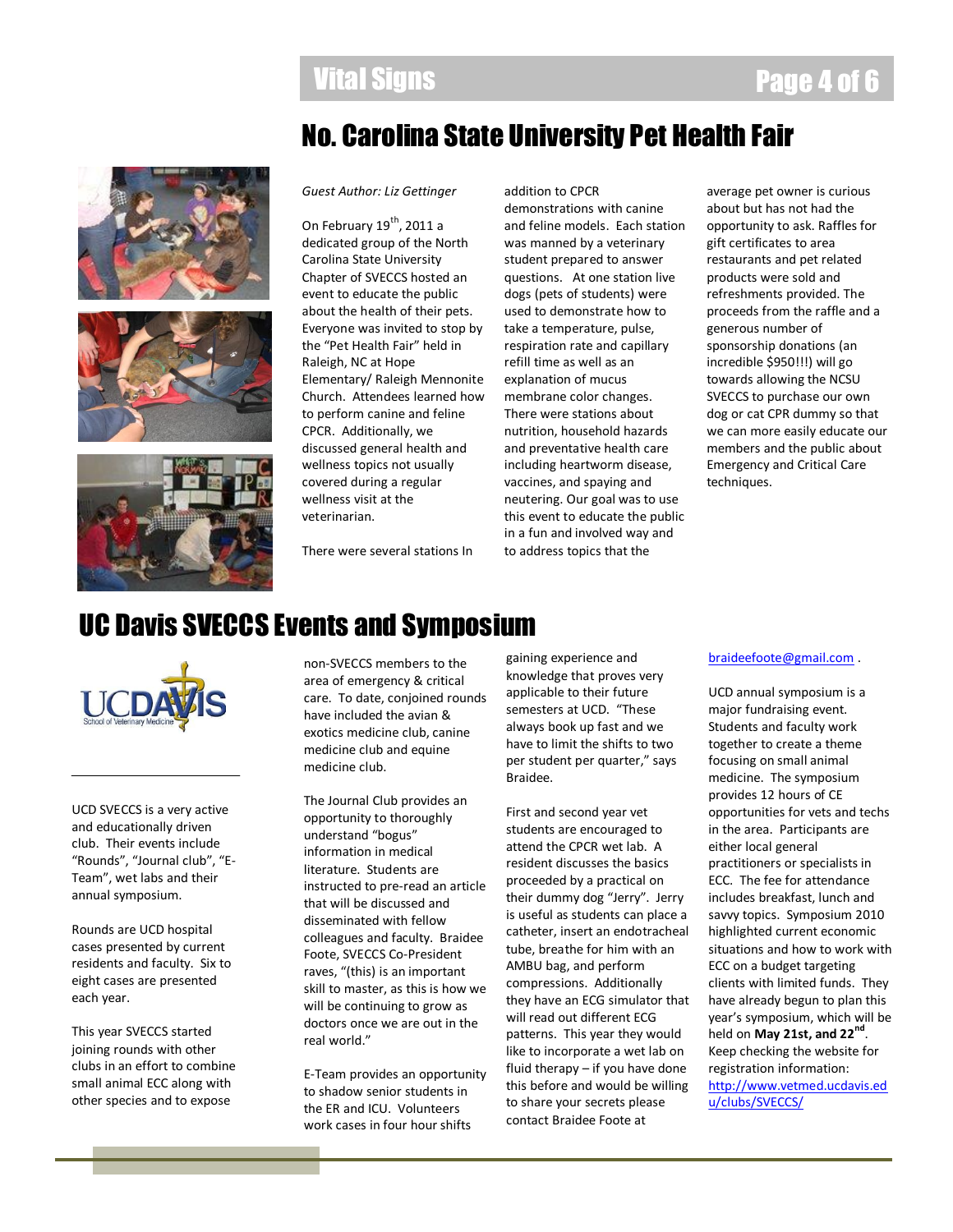### Page 5 of 6 Vital Signs

### **The Caribbean Connection**

### Transitioning from Caribbean School to Clinics

#### *Guest Author: Ashley Shaw*

As I left Ross University in St. Kitts and headed back to the U.S. to the University of Florida in Gainesville, I was a mix of emotions. I was excited and anxious to start clinics, but I knew I would greatly miss the place that I had called home for two and a half years.

After a week of orientation, which mainly consisted of getting student ID's, touring the school and shadowing students on the rotation, I would be starting on. It was time to start this next chapter of my life and veterinary school. My first rotation was Oncology, a notoriously busy rotation at UF. I was nervous the first few days and had to get back in flow of dealing with clients and patient in a clinic setting. Everything

quickly fell into place and I further realized that my veterinary school journey may not have been typical, but had definitely prepared me for the challenges of clinics.

Since starting at UF, I have seen a variety of cases, including small animal, large animal and exotics. I have seen diseases that I have only up until now have read about in textbooks and class notes. As a student on Small Animal Medicine, several days a week were spent receiving emergency cases. While on this rotation I had the opportunity to gain experience with Sago palm toxicity in a family of Golden retrievers, chylothorax in a hyperthyroid cat with an unclassified cardiomyopathy, and acute kidney injury in a cat which eventually received dialysis.

The amount of knowledge and practical experience I have gained has been exceptional.

The transition to life in the clinic has been made easy by the students, clinicians, residents, interns and staff that are part of the university. The students have been very welcoming and have been very helpful, especially in instances were subjects have been taught in different fashions amongst the schools we have attended. The clinicians have been excellent as well. Teaching rounds are a very common occurrence and many clinicians really want the students to 'be the doctor' and make the patients that we see truly our own.

All in all, the transition to clinics was made easy, not only by the welcoming staff and students at

UF, but also by the many lessons in being flexible that I learned while at Ross University and living in the Caribbean. Cases may not always have happy endings and the answers we so desperately search for by running various tests may not be found (often they aren't!), but my clinical experience thus far has been a very rewarding one and I look forward to the future experiences I will have while here.



### Proficiency Award Details for Caribbean Students

#### *Guest Author: Joseph D'Abbraccio*

Nominations for the Emergency and Critical Care Proficiency Award given by VECCS/SVECCS and now Abbott Animal Health are currently being taken both stateside and in the caribbean. The faculty and administrators will be submitting recommendations to the VECCS executive board for students they feel have done well in the area of ER/CC.

This nomination will be based on performance at your university as well as your evaluation while on the ER/CC rotations at your clinical school and additional studies in ER/CC. New this year, the award comes with a \$700 grant including a membership to VECCS for the remainder of 2011 as well as 2012 plus VECCS will also provide a personalized certificate and stethoscope with VECCS logo! A student that is deemed qualified will be awarded the previously mentioned items at their graduation ceremony (or alternative if not in attendance).

The SVECCS board and VECCS board greatly appreciate our partnership with Abbott and it is thanks to the hard work of both

executive boards for securing this award.

If you are not eligible this year do keep it in mind for the future. Such a reward looks very good for those that are interested in residency and board certification by ACVECC.





*"…the award comes with a \$700 grant including a membership to VECCS for the remainder of 2011 as well as 2012 plus..."*